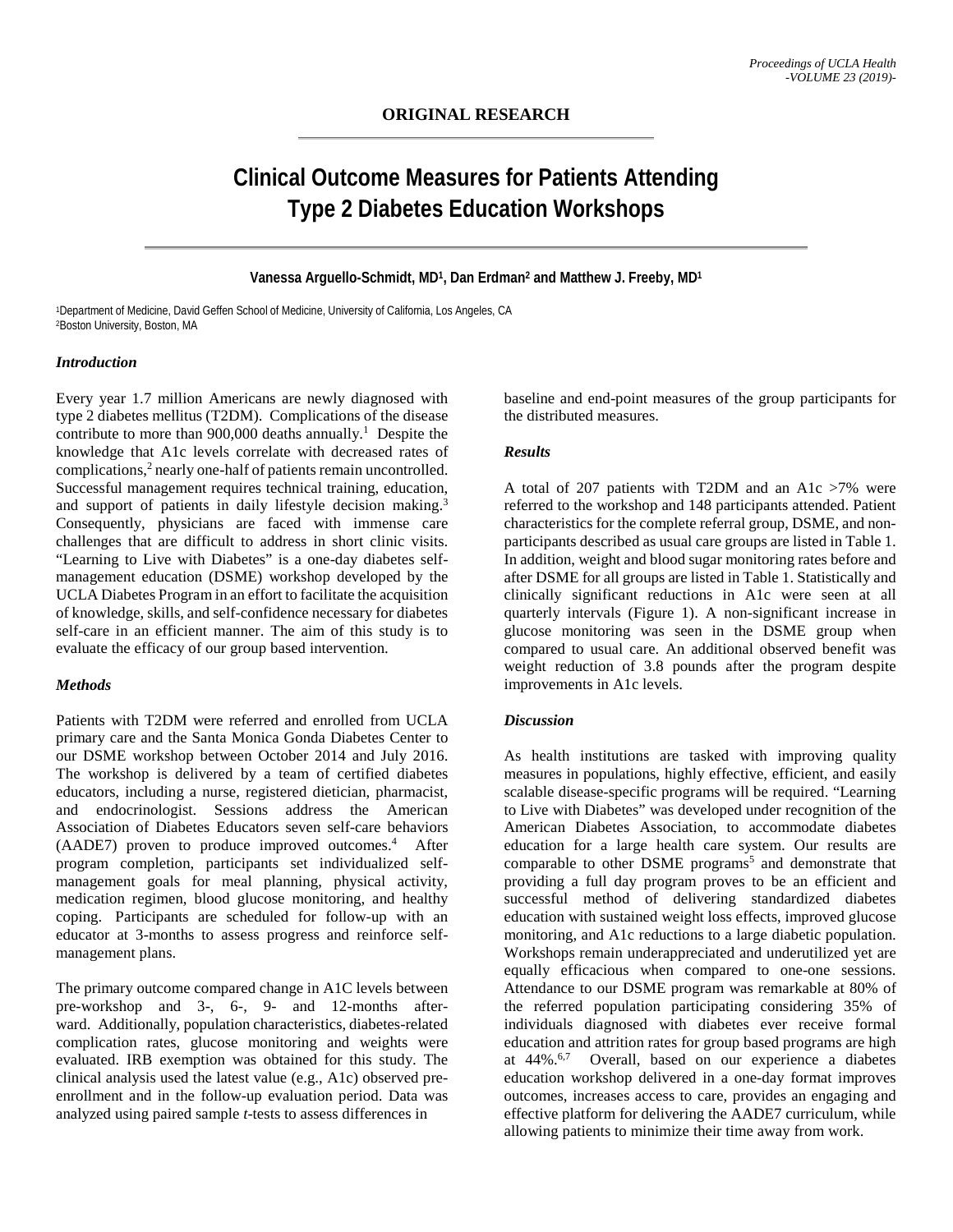|  |  |  |  |  | Table 1 - Patient Baseline and Follow-up Characteristics |
|--|--|--|--|--|----------------------------------------------------------|
|--|--|--|--|--|----------------------------------------------------------|

| <b>Variables</b>                       | <b>Cohort</b><br>Whole<br>$(n = 207)$ | <b>DSME</b><br>Group<br>$(n=148)$ | <b>Usual</b><br>Care<br>$(n=59)$ | p - value |
|----------------------------------------|---------------------------------------|-----------------------------------|----------------------------------|-----------|
| Age - years                            | 60.7                                  | 61.2                              | 59.5                             |           |
| Male - $n$ $(\%)$                      | 93 (45%)                              | 71 (47%)                          | 22 (37%)                         |           |
| A1c at baseline                        | 9.20%                                 | 9.4                               | 8.8                              |           |
| PMD referral - n (%)                   | 85 (41%)                              | 59 (40%)                          | 26 (44%)                         |           |
| Number of diabetes drugs               | 1.84                                  | 1.9                               | 1.6                              |           |
| Metformin use                          | 158 (76%)                             | 120(81%)                          | 38 (64%)                         |           |
| Insulin use                            | 66 (32%)                              | 51 (34%)                          | 15 (25%)                         |           |
| <b>Complications</b>                   |                                       |                                   |                                  |           |
| Retinopathy $\%$ (n)                   | 30(20%)                               | 20(14%)                           | 10(20%)                          |           |
| Neuropathy $\%$ (n)                    | 69 (33%)                              | 51 (34%)                          | 18 (30%)                         |           |
| Diabetic Kidney disease % (n)          | 46 (22%)                              | 34(23%)                           | 12 (17%)                         |           |
| <b>Follow-up</b>                       |                                       |                                   |                                  |           |
| Weight at baseline - lbs               | 212.9                                 | 211.1                             | 217.5                            | NS.       |
| Weight after DSME - lbs                | 207.8                                 | 207.5                             | 208.6                            | <b>NS</b> |
| Weight difference after DSME - lbs     | $-3.6$                                | $-3.8$                            | $-3.0$                           | NS.       |
| blood sugar monitoring baseline        | 141 (68%)                             | 103 (70%)                         | 38 (64%)                         | <b>NS</b> |
| blood sugar monitoring at<br>follow-up | 172 (83%)                             | 131 (88%)                         | 41 (69%)                         | <b>NS</b> |



*Acknowledgements***:** Vikram Kamdar MD, Shiri Morgan, Nancy P. Lee, Mary Deraco Sosa, Pamela Lee, Adelene Prado, Ana Valenzuela, and UCLA diabetes education team.

*Conflict of Interest Disclosures***:** None.